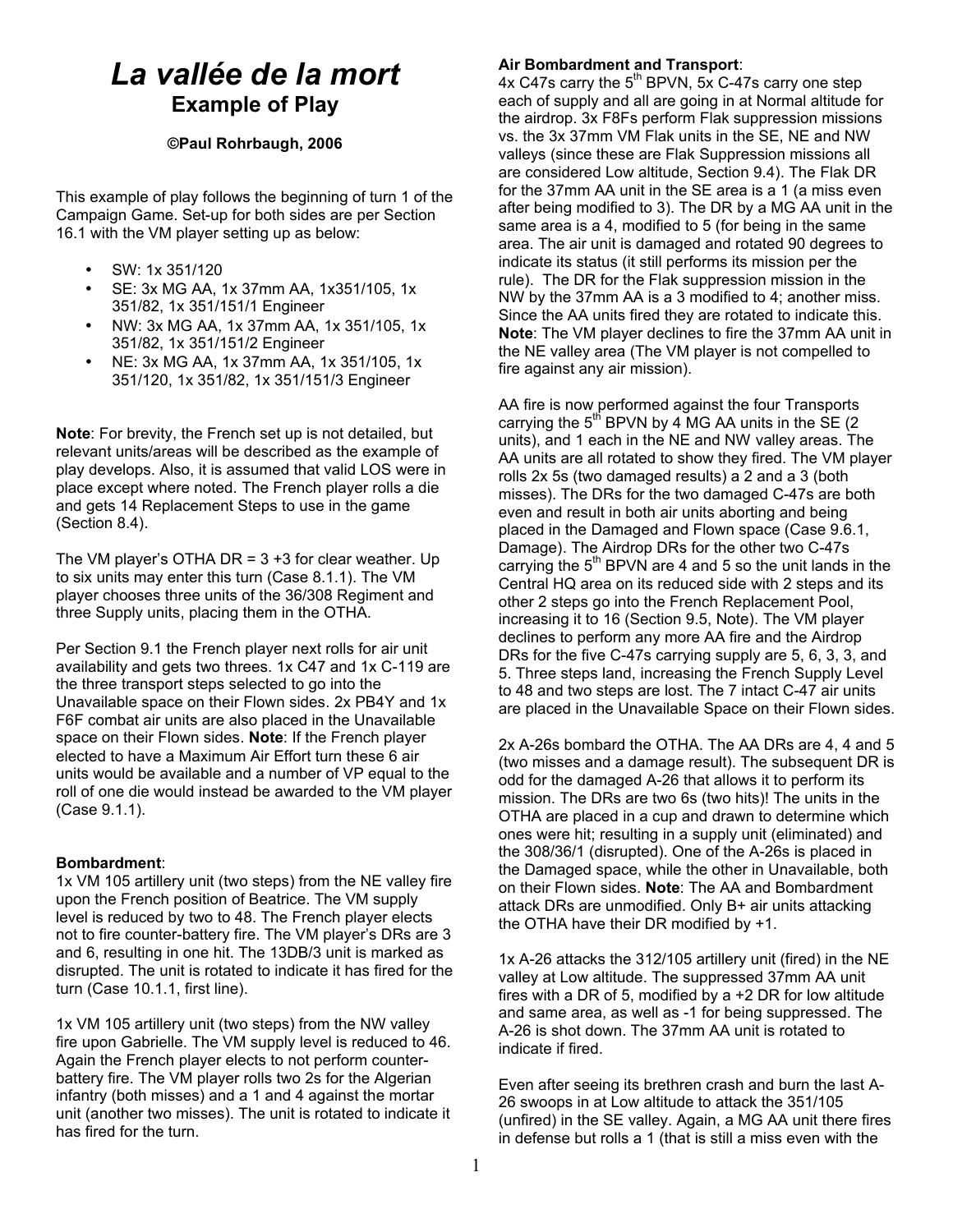+1 modifier for same area). The AA unit is rotated to indicate it has fired. The A-26 bombardment DR is a 6 that is modified to 7 (+2 for Low altitude, -1 for Jungle) that is a solid hit. The artillery unit is disrupted. The A-26 is placed on its Flown side on the Unavailable space.

## **Strategic Movement**:

The VM player has the three units of the 308/102 Regiment that can exit the OTHA (the others cannot leave this turn as they were just placed there at the beginning of the turn, Case 8.1.2). The DRs for these units are 1, 3 and 6. The 1<sup>st</sup> and  $2^{nd}$  battalions of the 308/102 are placed in the NW valley with its sister battalions.

The French player declines to perform any Strategic Movement.

All fired undisrupted VM AA units are rotated to indicate they can fire once again in the Assault Phase (Section 9.6). **Note**: The 3 Flak Suppression air units remain in place.

# **Assault Phase**:

# **First Impulse**.

The VM player wins the Initiative. The following moves are made:

- 312/209 Regiment (3 units), 1x MG AA, 351/151/3 Engineer to 16.
- 312/141 Regiment (3 units), 2x MG AA, 351/82 and 351/120 to 24.
- 316/98 Regiment (3 units), 1x MG AA, 351/151/1 Engineer to 28.
- 316/176 Regiment (3 units), 1x MG AA, and 1x 351/82 to 32.
- 304/57 (3 units), 351/120 to 2.

Not wanting to expend any more supply at this point, the VM declines to make any artillery support attacks. He next makes a Recovery DR for the Disrupted artillery unit in the SE valley. The DR is a 6 so the unit remains disrupted.

The French player next moves the  $5<sup>th</sup>$  BPVN to D1. Since all of the VM are still in jungle, and there are no French Union units adjacent, he also declines to attack with any artillery support attacks. A recovery DR is made for the disrupted 13DB/3 unit at Beatrice. The DR is a 4 and the unit recovers (the disrupted marker is removed).

### **Second Impulse**.

The VM player again wins the initiative. Fearing the French player may declare a pass, and thereby end the turn if he passes and does nothing (Section 5.6), the VM decides to take action (having the initiative is not always a good thing…). The following moves are made:

• 312/209 Regiment (3 units) to 19. The 312/209/2 is marked to assault Beatrice.

- 312/165 Regiment (3 units) and 351/151/3 Engineer to 21. All are marked to assault Beatrice.
- 312/141,  $1<sup>st</sup>$  and  $2<sup>nd</sup>$  Battalions to 22. The 341/141, 3rd Battalion to 21.

**Designer's Note**: Although 5.6.4 states assaulting units are marked just before Assault Combat occurs, I prefer it this way for play balance (see errata).

## *Artillery and Air Support*:

The 351/82 and 351/120 in 24 fire upon Beatrice. The VM supply level is lowered by four to 42 and the units rotated to indicate they have fired. The French  $4<sup>th</sup>$  Colonial/105 (one step) in C2 and the 1FL/120 (one step) in C3 fire counter-battery (the mortars against the  $351/82$  and  $4<sup>th</sup>$ Colonial against the 351/120). The French Supply Level is reduced by two to 46 and the two French artillery units rotated to indicate they fired as well. The DRs are 4 (modified to 3 for jungle, a miss) for the  $4<sup>th</sup>$  Colonial/105 and 6 (modified to 5, a hit) for the 1FL/120. The VM 82mm artillery unit is disrupted and will not be able to attack. The VM player's two DRs for the 120mm Mortar are 1 and 6 (a miss and a hit). The 13DB/3 is once again disrupted.

The  $4<sup>th</sup>$  Colonial/105 artillery (2 steps) in D3 fires on 312/209, 2<sup>nd</sup> Battalion in area 19. The French Supply level is reduced to 44 and the unit rotated to indicate it fired. The French player's DRs for the  $4<sup>th</sup>$  Colonial are modified +1 for clear terrain and +1 for an undisrupted friendly unit being adjacent to the target area that result in two hits on the  $312/209$ ,  $2<sup>nd</sup>$  Battalion. This disrupts and reduces by one step the VM battalion. To indicate this unit cannot take any further losses from air and/or artillery this turn the step loss marker is placed so it is "upside down" in relation to the affected unit.

The  $4<sup>th</sup>$  Colonial/155 in C2 also fires the 312/165, 1<sup>st</sup> Battalion in area 21. The French Supply level is reduced to 42 and the unit rotated. The French player's DRs result in a hit on the 312/165,  $1<sup>st</sup>$  Battalion. The VM unit is disrupted.

The  $2^{nd}$  FL/120 at Anne-Marie fires at 312/209, 1<sup>st</sup> Battalion in area 19. The French Supply level is reduced to 41 and the unit is rotated. However it's DR is a 2 and even with the modifiers of +2 (+1 clear terrain and +1 undisrupted friendly unit adjacent) this is still a miss.

An F8F at low altitude swoops in to attack the 312/209, 1<sup>st</sup> Battalion in area 19 (those guys sure are learning to duck!). The MG AA unit in 16 fires with a DR of 4, modified to a 5. The air unit is damaged, but the subsequent French DR is odd that allows the air unit to continue performing its mission. The AA unit is rotated to indicate it has fired. The air unit's DR is a 6 that is modified to a 8 (-1 for damaged, +1 for clear, and +2 for low altitude) and is a solid hit. The  $1<sup>st</sup>$  Battalion is disrupted and the F8F unit placed in the Damaged space on its Flown side.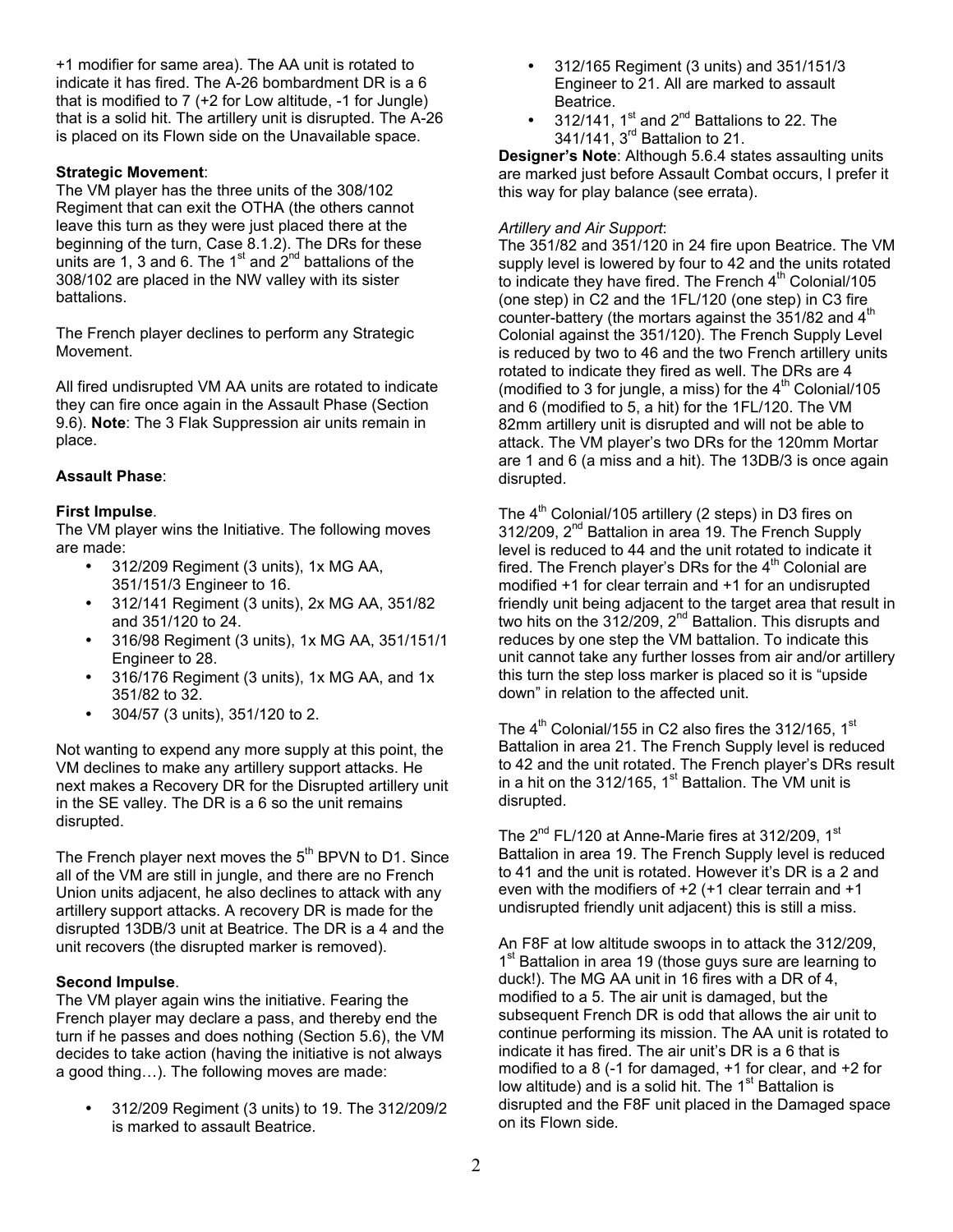Another F8F, this one at regular altitude, attacks the 351/151/1 Engineer unit. A MG AA unit in area 24 fires with a DR of 3, modified to a 4 that is a miss and the AA unit is rotated to indicate it has fired. The F8F air unit's DR is a 3, modified to a 4 that is a miss. The F8F is placed on its Flown side in the Unavailable space.

# *Defensive Fire*:

- The  $3^{rd}$  Alg/3 in D2 fires on the 312/141/1 in 22. The DR is a 5, modified to a 4 for the firing unit being on a hill, disrupting the unit. The  $3<sup>rd</sup>$  Alg/3 is rotated to indicate it has fired defensively.
- The  $2^{nd}$  Tai in E3 fires on the 312/141/1 with a 3, reduced to a 2, that reduces the VM unit (since it was already disrupted). The  $2^{nd}$  Tai is rotated to indicate it has fired defensively.
- The  $5^{th}$  BPVN in D1 fires on the 312/209,  $2^{nd}$ Battalion in 19 with a DR of 2, reduced to 1, that scores another step loss on these hapless Bo Doi, causing it to be flipped to its weakened, reduced side. The  $5<sup>th</sup>$  BPVN is rotated to indicate it has fired defensively.

# *Offensive Fire*:

- The 312/209, 3<sup>rd</sup> Battalion fires on the 13DB/3 at Beatrice. The DR is a 6, modified to a 7 (for the defending unit being in a fortified area) that is a miss. The  $3<sup>rd</sup>$  Battalion is marked to indicate it has attacked with an ATK marker (or rotated).
- The 312/141,  $3^{rd}$  Battalion fires on the 13DB/3 at Beatrice with a DR of 5, modified to a 6, for another miss. The unit is marked to indicate it has attacked with an ATK marker (or rotated).
- The 312/141,  $2^{nd}$  Battalion fires on the 3<sup>rd</sup> Alg/3 unit in D2. A DR of 4, modified to 5, is yet another miss. This unit, like the others, is marked/rotated to indicate it has attacked.

# *Assault Combat*:

Since the 13DB/3 unit is disrupted it cannot perform Final Defensive fire. The VM has 10 CF with which to attack (the 8 CF of the disrupted units that were marked to assault cannot attack) for odds of 1:1. The VM player chooses the 312/165, 3rd Battalion as the lead unit for the assault. The Assault Combat DR will be modified as follows:

+2 VM Engineers (+1 per step attacking) +1 Difference in attacker's and defender's lead units morale levels +2 More than half of the defender's CF are disrupted.

Two dice are rolled resulting in a 4 that is modified to a 9; a result of 1/R. The 351/151/3 Engineer must take the step loss since it participated in the assault combat (Case 14.4.3, ouch!). The 13/DB/3 retreats to D1. Since it was already disrupted, a morale check DR is done. The French player rolls a 2, so it passes (and remains disrupted). If the unit had failed the Morale Check DR (5 or more as you use the printed Morale Rating) the unit

would've lost a step (marked as reduced) as well as remaining disrupted. The  $312/165$ ,  $2^{nd}$  and  $3^{rd}$  Battalions, as well as the VM Engineers, now control Beatrice and are rotated to indicate they attacked.

# *VM Recovery*:

The VM player ends his part of the  $2<sup>nd</sup>$  Impulse by rolling a die for each of his disrupted units to see if they recover. The 312/165,  $1<sup>st</sup>$  Battalion and 312/141,  $1<sup>st</sup>$  Battalion both recover. The others (312/209, 1<sup>st</sup> and 2<sup>nd</sup> Battalions and the 351/105 in the SE valley) remain disrupted.

# *French Moves*:

- Tanks *Conti* and *Doumont* move from the Central Command HQ area to D1.
- Tank *Smolensk* moves from the Central Command HQ to D2.
- Tank *Bazaille* and 1<sup>st</sup> FL Para move from the Central Command HQ to D1.
- 31/2 Engineer moves from E1 to E2.
- 4 Morr/1 in E2 moves to E3.
- $\bullet$   $2^{nd}$  Tai from E3 to D1.

None of the French units are marked for Assault Combat.

# *Artillery and Air Support*:

312/105 (NE Valley) fires on the tank *Doumont* in D1 and the VM Supply level is reduced to 40 and the unit rotated to indicate it has fired. Counter-battery fire is performed by the 10<sup>th</sup> Colonial/105 at Isabelle. The French Supply level is reduced to 40 and the unit is rotated. The DR is a 5, reduced to 4 for Jungle that is a miss. The VM artillery fire is much better this time. The tank *Doumont* is hit, disrupting and damaging the tank (flipping it to its reduced/damaged side). The 316/105, in the SE valley, cannot fire as the Eliane hills blocks it's LOS from where the unit was actually placed by the VM player (curses he exclaims!).

An F6F flies in at regular altitude to attack the 312/209, 3<sup>rd</sup> Battalion in 19. The other MG AA in area 24 fires with a DR of 4 that is a miss (again, the unit is rotated to show it fired). The F6F's DR is also a 4, modified to 5 for clear terrain that disrupts the VM battalion. The F6F is placed in the Unavailable space on its Flown side.

# *Defensive Fire*:

No defensive fire is possible against D1 as all 3 VM units are disrupted. The VM vents his frustration by having both the 312/141 1<sup>st</sup> and 2<sup>nd</sup> Battalions fire on the 3<sup>rd</sup> Alg/3 in D2, as well as taking AT shots against the tank Smolensk (Section 14.2). The DRs against the 3<sup>rd</sup> Alg/3 are 2 and 5, modified to a 3 and 6, that causes the French Union unit to be disrupted. The VM player's AT shots are 3 and 2 against *Smolensk* and are both misses. Both units are rotated to indicate they have fired defensively for the turn.

# *Offensive Fire*:

• The 1<sup>st</sup> Foreign Legion Parachute fires on 312/209,  $1<sup>st</sup>$  Battalion. The DR is a 3, modified to